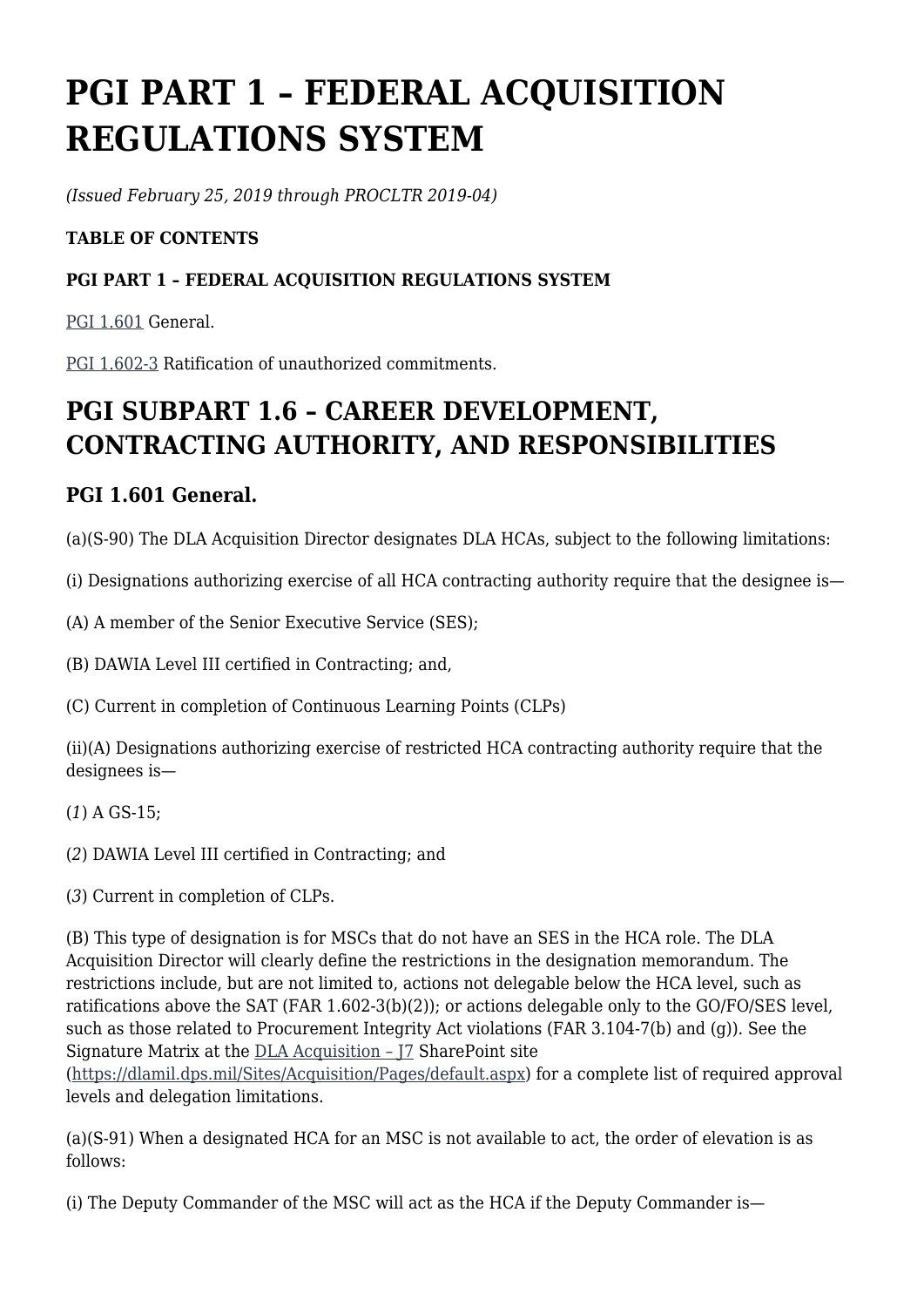(A) An SES;

(B) DAWIA Level III certified in Contracting; and

(C) Current in completion of CLPs.

(ii) When the Deputy Commander of the MSC does not meet the qualifications at (a)(S-91)(i) of this section, or meets the qualifications but is not available to act, the Commander of the MSC will act as the HCA if the Commander is—

(A) A General Officer/Flag Officer or an SES;

(B) DAWIA Level III certified in Contracting; and

(C) Current in completion of CLPs.

(iii) The DLA Acquisition Deputy Director will act as the HCA—

(A) If neither the Deputy Commander nor the Commander of the MSC meets the qualifications at (a)(S-91)(i) or (ii) of this section, or meets the qualifications but is not available to act; or

(B) In the absence of the SPE for authorities retained by the SPE under a designation of restricted HCA contracting authority (see (a)(S-90)(ii) of this section).

(iv) The DLA SPE (including the DLA Vice Director when acting as SPE in the absence of the DLA SPE) will act as the HCA in the absence of—

(A) An MSC HCA and any qualified acting MSC HCA as listed above; or

(B) The HCA for procuring organizations for which the DLA Acquisition Deputy Director is HCA.

## **PGI 1.602-3 Ratification of unauthorized commitments.**

(c) Use the following checklist as prescribed at [1.602-3\(c\)\(S-90\):](https://www.acquisition.gov/%5Brp:link:dlad-part-1%5D#P1_602_3_c_S90)

## **Ratification of Unauthorized Commitments Checklist**

I. Responsibilities of the contracting office that made the unauthorized commitment:

- 1. [ ] Provide a signed statement addressing the following:
- a. [ ] Circumstances that led to the unauthorized commitment;
- b. [ ] Name of the employee who made the commitment;
- c. [ ] Date of commitment;
- d. [ ] Government requirement that necessitated the commitment;
- e. [ ] Reason(s) employee did not follow normal procurement procedures;
- f. [ ] Whether the Government derived any benefit from the goods or services received;
- g. [ ] Cost of the goods or services; and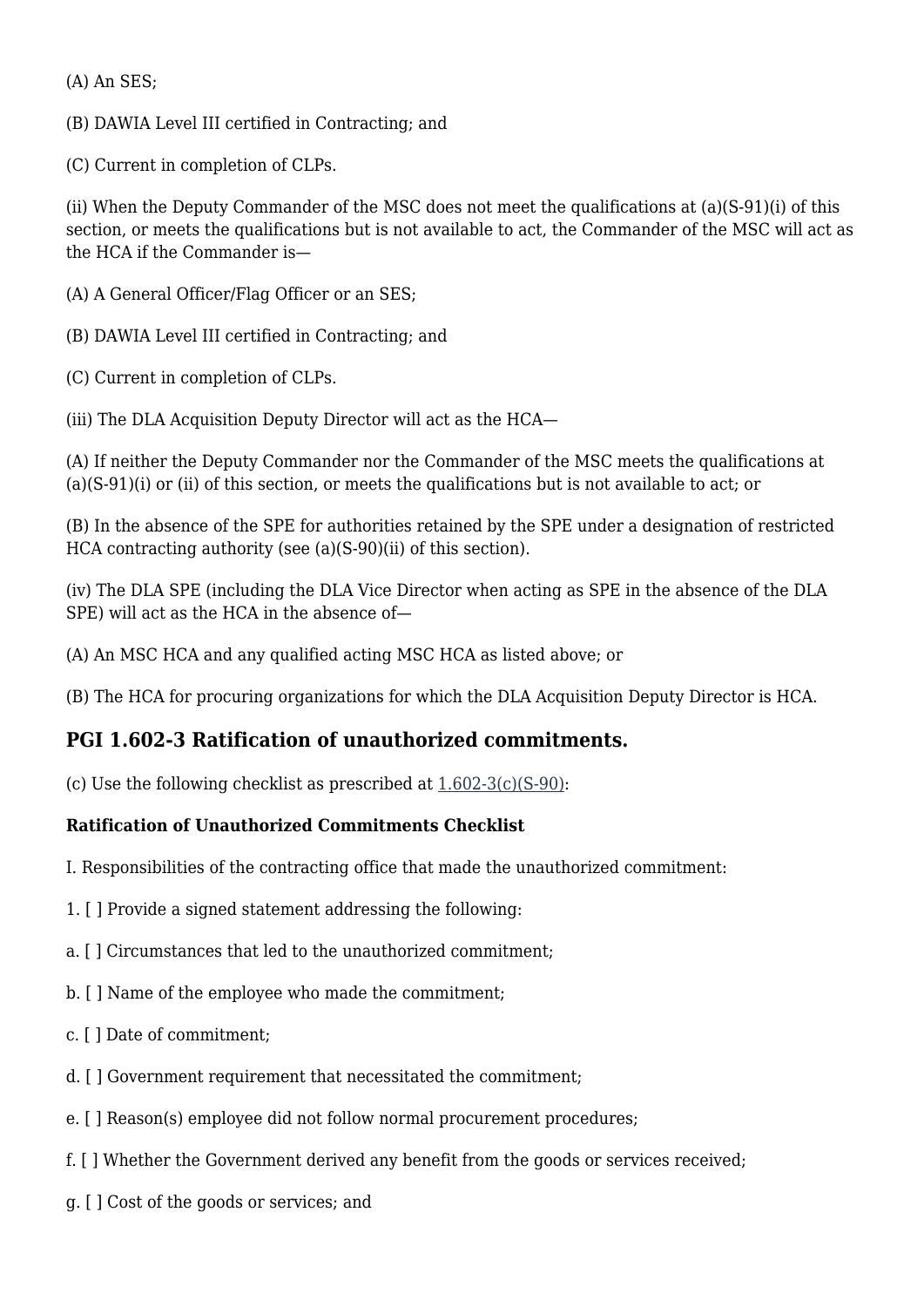h. [ ] Any other pertinent facts.

2. [ ] Provide all orders, original invoices, and other documentary evidence of the transaction.

II. Responsibilities of the supervisor of the employee who made the unauthorized commitment:

1. [ ] Provide an endorsement to the contracting officer concurring with the recommendation to ratify. Include the following:

a. [ ] Verification the documentation is accurate and complete.

b. [ ] Documentation of corrective action(s) taken or proposed to prevent a recurrence.

2. [ ] Provide complete purchase request and appropriate funding, with documentation—

a. [ ] Supporting the funding decision; and

b. [ ] Consultation with Office of Counsel, if applicable.

The obligation is generally chargeable to the fiscal year when the unauthorized commitment occurred; or, if such funds are unavailable, from currently available funds.

III. Responsibilities of the contracting officer:

1. Prepare a determination and findings (D&F). Include the following:

a. [ ] Summary statement of facts;

b. [ ] Office of Counsel coordination;

c. [ ] Recommendation for approval of ratification action or other disposition (see [1.602-3\(d\)](https://www.acquisition.gov/%5Brp:link:dlad-part-1%5D#P1_602_3_d) if requesting relief on a quantum meruit basis);

d. [ ] Documentation of corrective action(s) taken or proposed to prevent a recurrence; and

e. [ ] Documentation affirming the circumstances meet the following limitations in FAR 1.602-3(c):

(i) [ ] The contractor provided supplies or services to the Government, and the Government accepted those supplies or services; or the Government otherwise obtained or will obtain a benefit resulting from performance of the unauthorized commitment.

(ii) [ ] The ratifying official has the authority to enter into a contractual commitment.

(iii) [ ] The resulting contract would otherwise have been proper if made by an appropriate contracting officer. The Government was not otherwise precluded by law from procuring the supplies or services.

(iv) [ ] The contracting officer reviewing the unauthorized commitment determines the price to be fair and reasonable.

(v) [ ] Payment is not for unallowable costs.

(vi) [ ] The contracting officer recommends payment.

(vii) [ ] Proper type of funds are available and were available at the time the unauthorized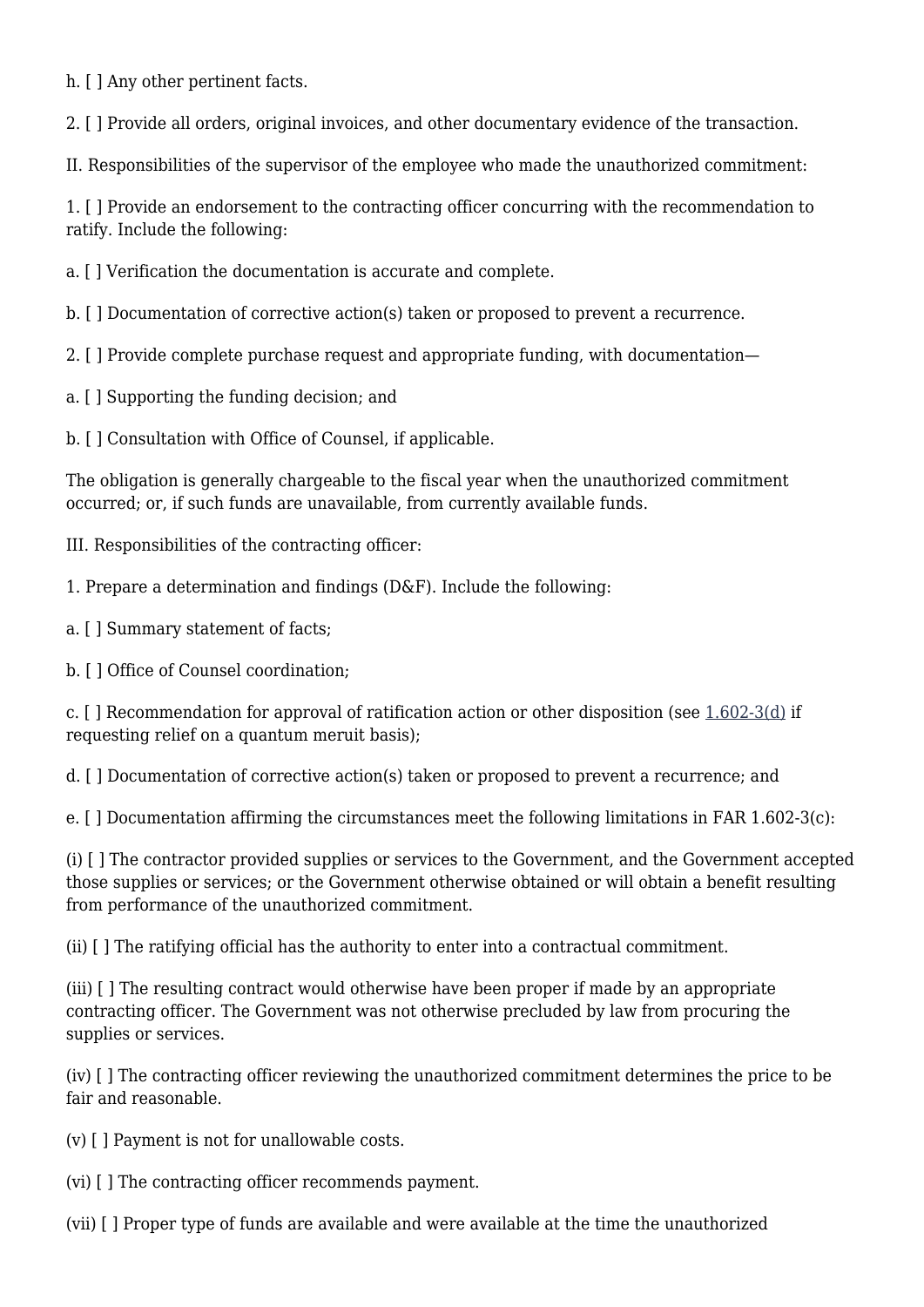commitment was made.

(viii) [ ] The ratification is in accordance with any other limitations prescribed under local/regional procedures.

(d) Nonratifiable claims.

Use the following checklist as prescribed at [1.602-3\(d\)\(S-92\)](https://www.acquisition.gov/%5Brp:link:dlad-part-1%5D#P1_602_3_d_S92):

### **Quantum Meruit Checklist.**

I. The contracting officer shall—

1. Obtain the following from the office that received the voluntary goods or services:

a. [ ] A written statement detailing the circumstances that led to contractor performance without a contract and/or a lapse in contract coverage; and

- b. The following documentation:
- (i) [ ] Contractor claim;
- (ii) [ ] Contractor invoices; and
- (iii) [ ] Correspondence related to the claim.
- 2. Obtain a statement from the contractor addressing—
- a. [ ] The contractor's knowledge or understanding regarding a lack of contract;
- b. [ ] Why the contractor performed or allowed performance without a contract;
- c. [ ] Why the contractor believes it is entitled to relief;
- d. [ ] Why the contractor's performance meets the good faith test; and

e. [ ] Address and contact information of contractor and, if applicable, legal counsel.

3. [ ] Consult Office of Counsel to help determine whether the circumstances warrant requesting relief on a quantum meruit basis, and obtain documentation of discussion.

II. Justification. The contracting officer shall prepare the justification. Include the following:

- 1. [ ] Introductory paragraph providing an overview of the claim.
- 2. Background paragraph that includes—

a. [ ] A detailed explanation of how and when the contractor performance without a contract and/or a lapse in contract coverage occurred.

- b. [ ] Information regarding knowledge of Government employee(s) involved; and
- c. [ ] Dates of events.

3. [ ] Analysis paragraph explaining how the circumstances warrant requesting relief on a quantum